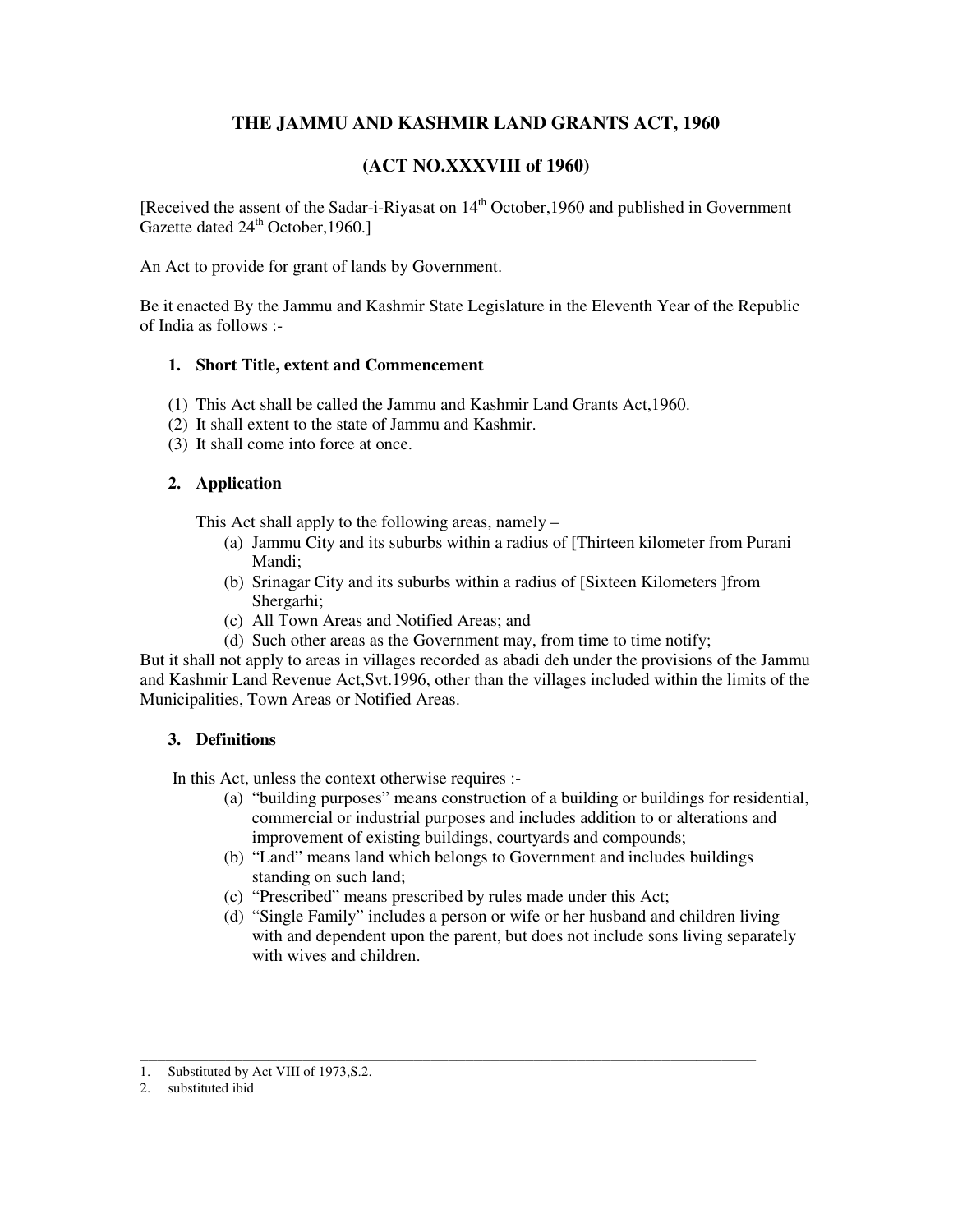### **4. Lease of Land**

(1) The Government shall determine the extent of land available for building purposes and may grant land on lease for such purposes on such conditions including those relating to premium and ground rent as may be prescribed :

Provided that no such land shall be granted on lease to the person, who is not a permanent residence of the state; except where the Government for the reasons to be recorded relax this restriction in the interest of industrial or commercial development or in the favor of a registered charitable society established for non-political ,non-profitable purpose or such registered institute of higher education.

Provided further that not more than one plot of land shall be granted on a lease to a single family for residential purposes :

Provided also that no plot of land granted on lease for residential purposes shall exceed[Two Kanals] in areas:

Provided however that no deed transferring the rights of such a lessee to any one else shall be admitted to registration, unless a certified copy of the Government Order sanctioning such a transfer of the lease is provided before the Registering Authority.

- (2) Notwithstanding anything to the contrary contained in the law for the time being in force –
- (i) the lease granted under sub-section (1) shall,ipso facto,get terminated and the land including all the apartments shall escheat to the state without any compensation, if any person who is not a permanent resident of the state is introduced as a promoter or a member of such society.
- (ii) No person shall transfer the lease hold rights granted under sub-section(1), in any manner whatsoever expecting in favor of a natural inheritor and any transfer made in the contravention of the said restriction shall, ipso facto, terminate the lease and the land shall escheat to the state.

### **5. Dues recoverable as arrears of land revenue**

All dues payable under this Act shall be recoverable as arrears of land revenue.

#### 6. **Government to have a right of re-entry on expiry of Lease**

On the expiry of the period of lease granted under this Act or under the rules for Allotment of building sites in Srinagar and Gulmarg Svt.1962, or under the rules for Grant of land in Jammu and Kashmir for Building purposes or under the rule for Grant of Land at Gulmarg or Pahalgam in Kashmir for building purposes or under any instrument executed there under.